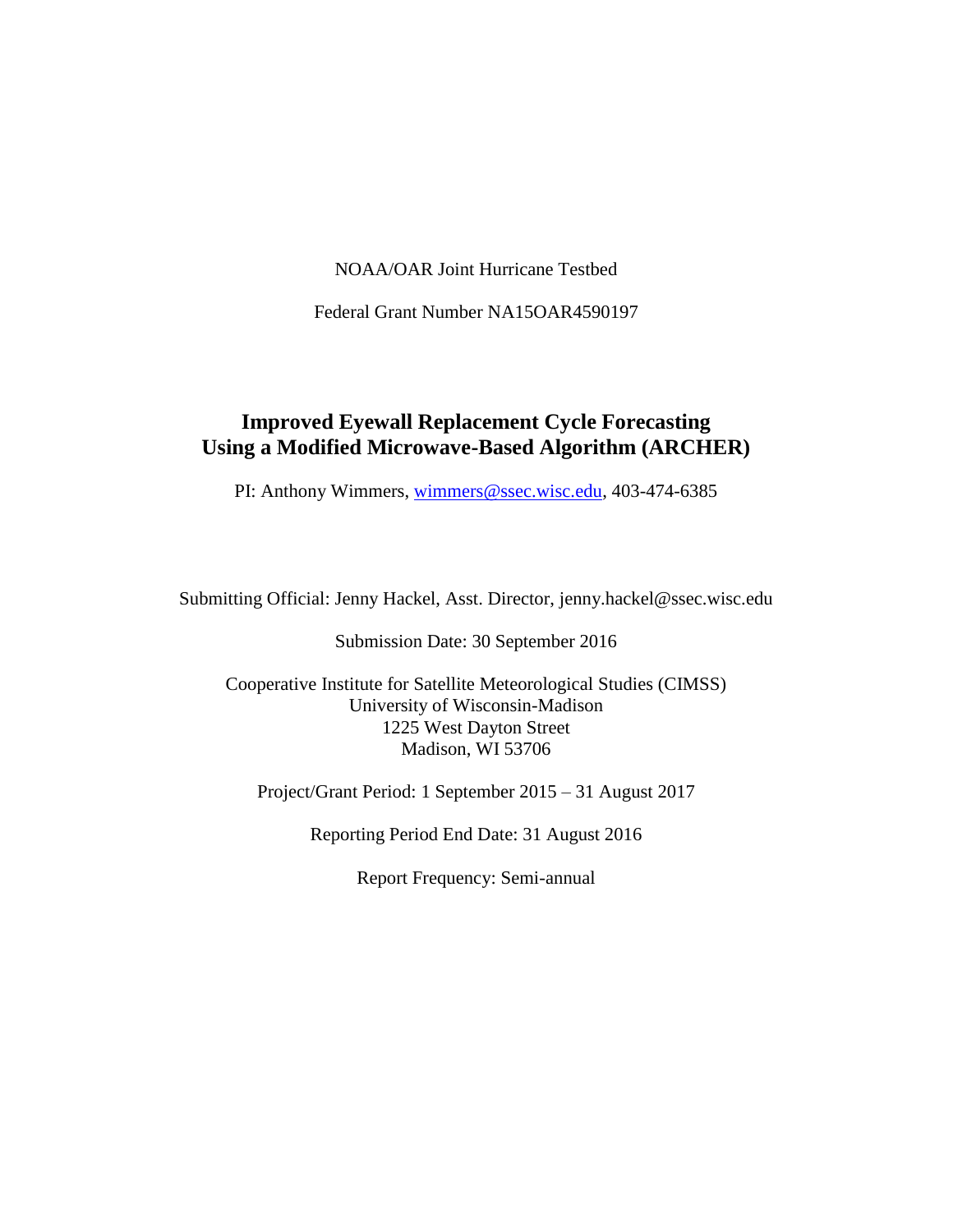## 1. ACCOMPLISHMENTS DURING THIS PERIOD

The milestones for this project, first described in the project proposal, are summarized in the following table. The major goals for this reporting period (Jan-June 2016) are highlighted in yellow and described in turn directly below.

| <b>Milestone</b>                                                        | <b>Start Date</b> | <b>Forecasted</b><br><b>Completion</b> | <b>Actual</b><br><b>Completion</b> | $\frac{0}{2}$<br><b>Complete</b> |
|-------------------------------------------------------------------------|-------------------|----------------------------------------|------------------------------------|----------------------------------|
| 1. Create a double eyewall module for<br>ARCHER                         | <b>July 2015</b>  | Dec 2015                               | Dec 2015                           | 100%                             |
| 2. Create real-time online display of<br><b>ARCHER-ERC output</b>       | <b>Jan 2016</b>   | <b>June 2016</b>                       | <b>June 2016</b>                   | 100%                             |
| 3. Evaluate performance of online<br><b>ARCHER module display</b>       | <b>Jan 2016</b>   | <b>June 2016</b>                       | <b>June 2016</b>                   | 100%                             |
| 4. Produce initial online technical<br>documentation                    | <b>Jan 2016</b>   | <b>June 2016</b>                       | <b>June 2016</b>                   | 100%                             |
| 5. Calibrate/validate the ERC probability<br>product                    | <b>Jan 2016</b>   | <b>June 2016</b>                       |                                    | 90%                              |
| 6. Finalize double eyewall ARCHER<br>module to optimize performance     | <b>July 2016</b>  | Dec 2016                               |                                    |                                  |
| 7. Finalize online display of algorithm                                 | <b>July 2016</b>  | Dec 2016                               |                                    |                                  |
| 8. Complete online technical<br>documentation                           | Jan 2017          | <b>June 2017</b>                       |                                    |                                  |
| 9. Deliver ERC module for SHIPS                                         | Jan 2017          | <b>June 2017</b>                       |                                    |                                  |
| 10. Create real-time online text file output<br>of ERC module for SHIPS | Jan 2017          | <b>June 2017</b>                       |                                    |                                  |

# *Milestones/Deliverables*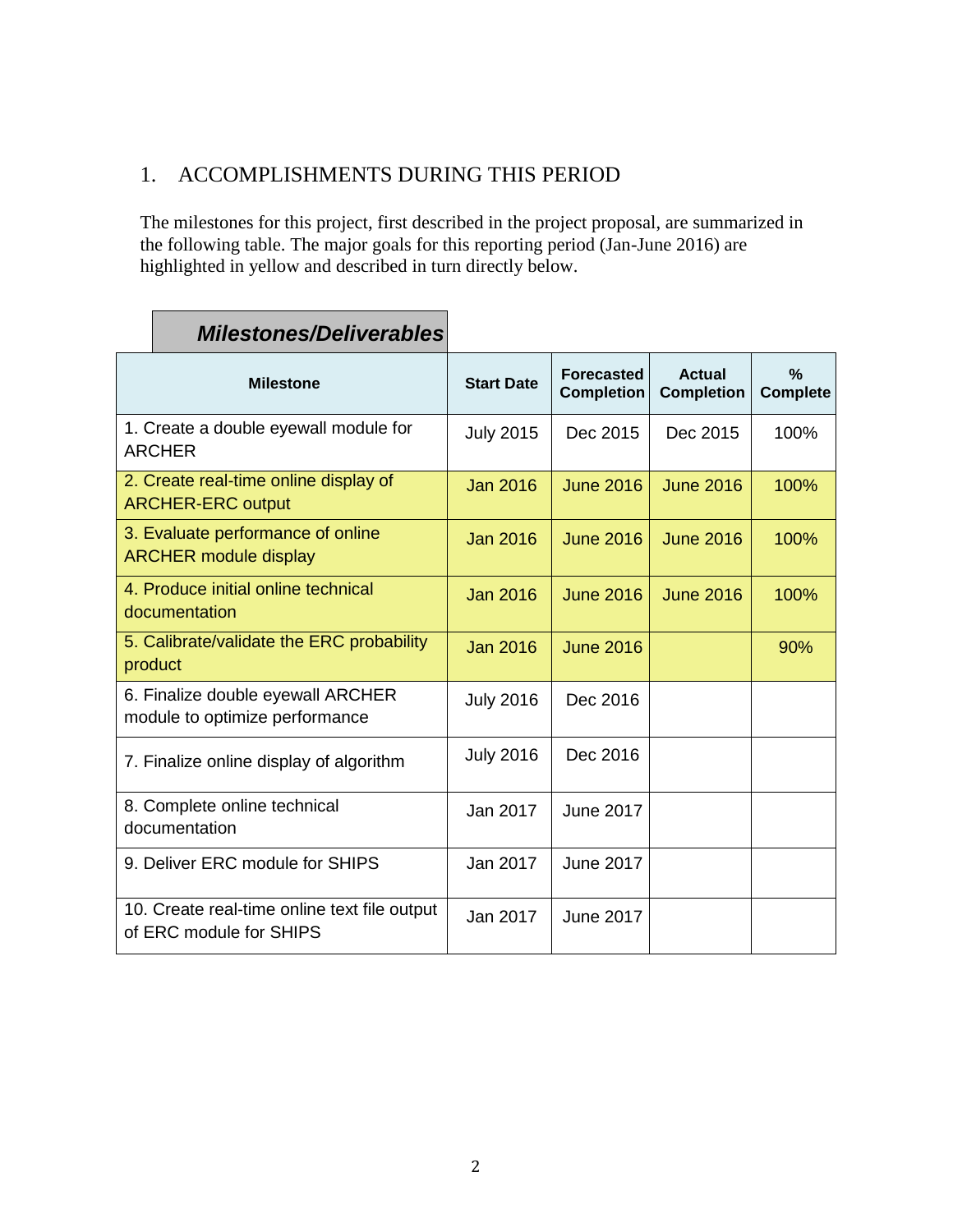**Milestones 2&3.** Create real-time online display of ARCHER-ERC output, and evaluate performance.

We now have an operational script to produce ERC guidance imagery from ARCHER results in real-time, linked from the original ARCHER page. The ERC guidance page includes a Hovmoller chart of ARCHER ring score, azimuthal brightness temperature and operational/forecast maximum wind. (More information on the forecasting utility of this product is described further below.) This product was on time for the 2016 North Atlantic hurricane season. Ongoing evaluation has led to several improvements in display, and helped indicate what to include in the Product Description page.



Figure 1. Screenshot of ERC guidance page for Hurricane Ulika (2016 19E).

#### **Milestone 4.** Produce initial online technical documentation

We have composed a short introduction to the ERC guidance product page, linked from the main ARCHER-ERC webpage. It describes the elements of the product images and offers an initial suggestion on how to interpret the trends in eyewall development to produce an ERC forecast.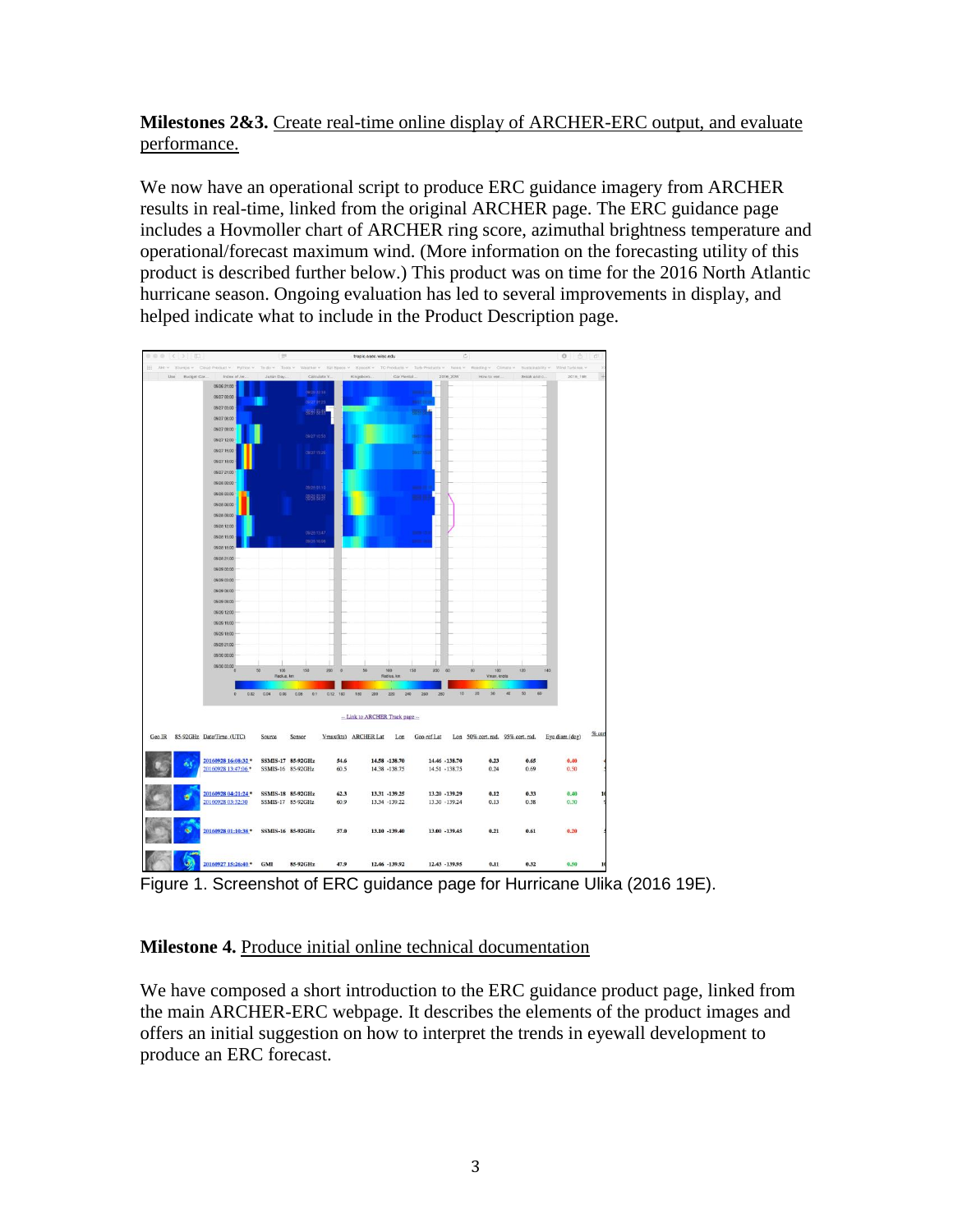

Figure 2. Screenshot of the online ARCHER-ERC Product Description.

#### **Milestone 5.** Calibrate/Validate the ERC Probability Product

We have organized the calibration dataset to develop an ERC-Probability model in a similar fashion as Jim Kossin's pERC model. Currently we have selected and organized the needed ARCHER variables to run the model, as demonstrated in the figures below, in the case of Hurricane Isabel (2003). Figure 3a shows the context of the TC intensity over the relevant time frame. Figure 3b shows the ARCHER-resolved eyewall inner radii as well as the radius of the "moat" in between. Note that these plots are not meant to follow the same feature over the whole timeframe, because often the outer eyewall transitions into the inner eyewall. Rather, these variables will be used in a probabilistic prediction of TC weakening from an ERC in an image-by-image basis. Likewise, the ARCHER Ring Score trends (Figure 3c), which are a measure of average gradient magnitude, will also be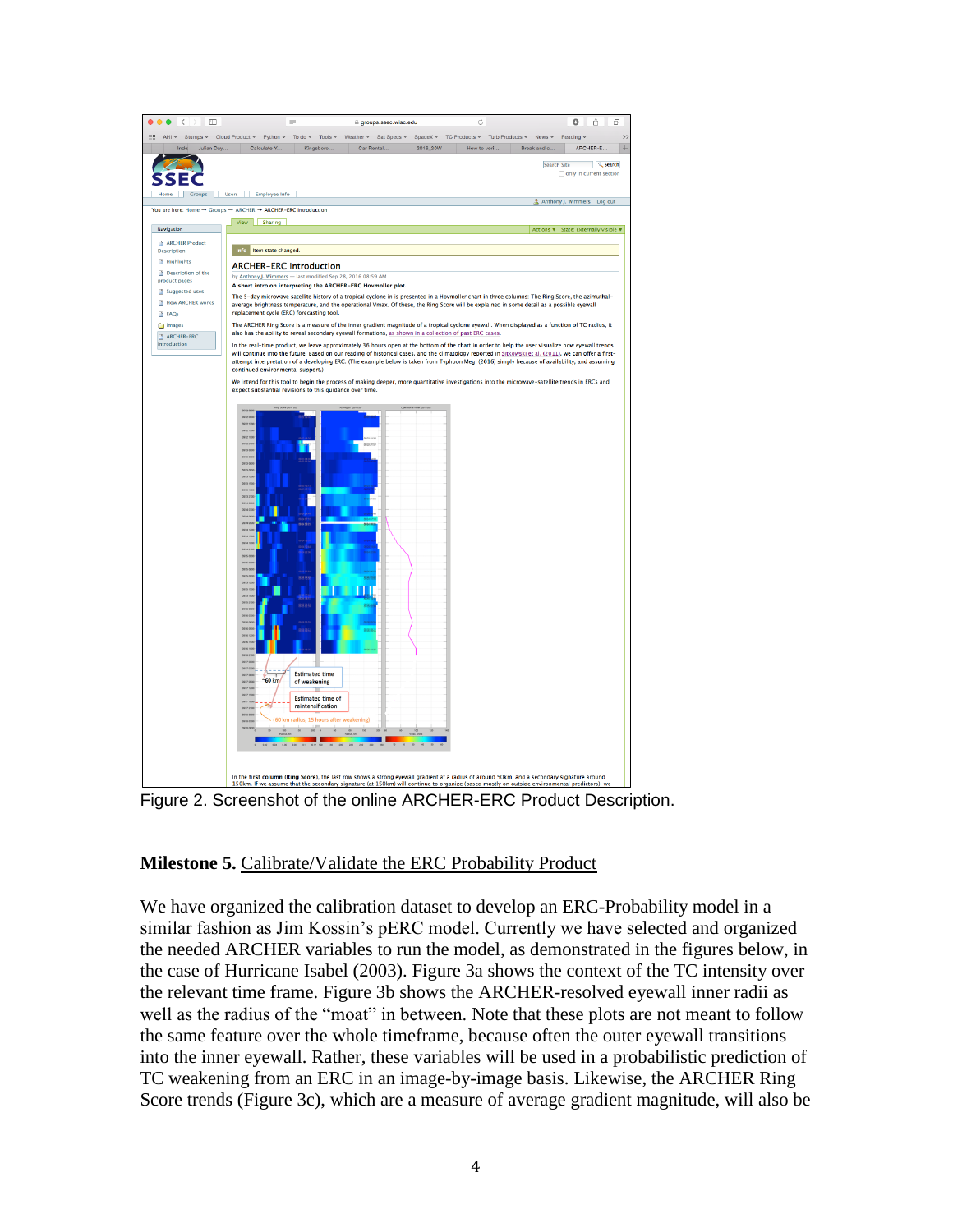a key factor in resolving ERC weakening probabilities. This model will be verified with Jim Kossin's dataset of aircraft-verified ERC weakening events, from Kossin and Demaria (2016).



Figure 3a. Time series of HURDAT2 intensity for Hurricane Isabel (2003).



Figure 3b. Time series of radius of the ARCHER-resolved inner eyewall (red), outer eyewall (blue) and "moat" (green).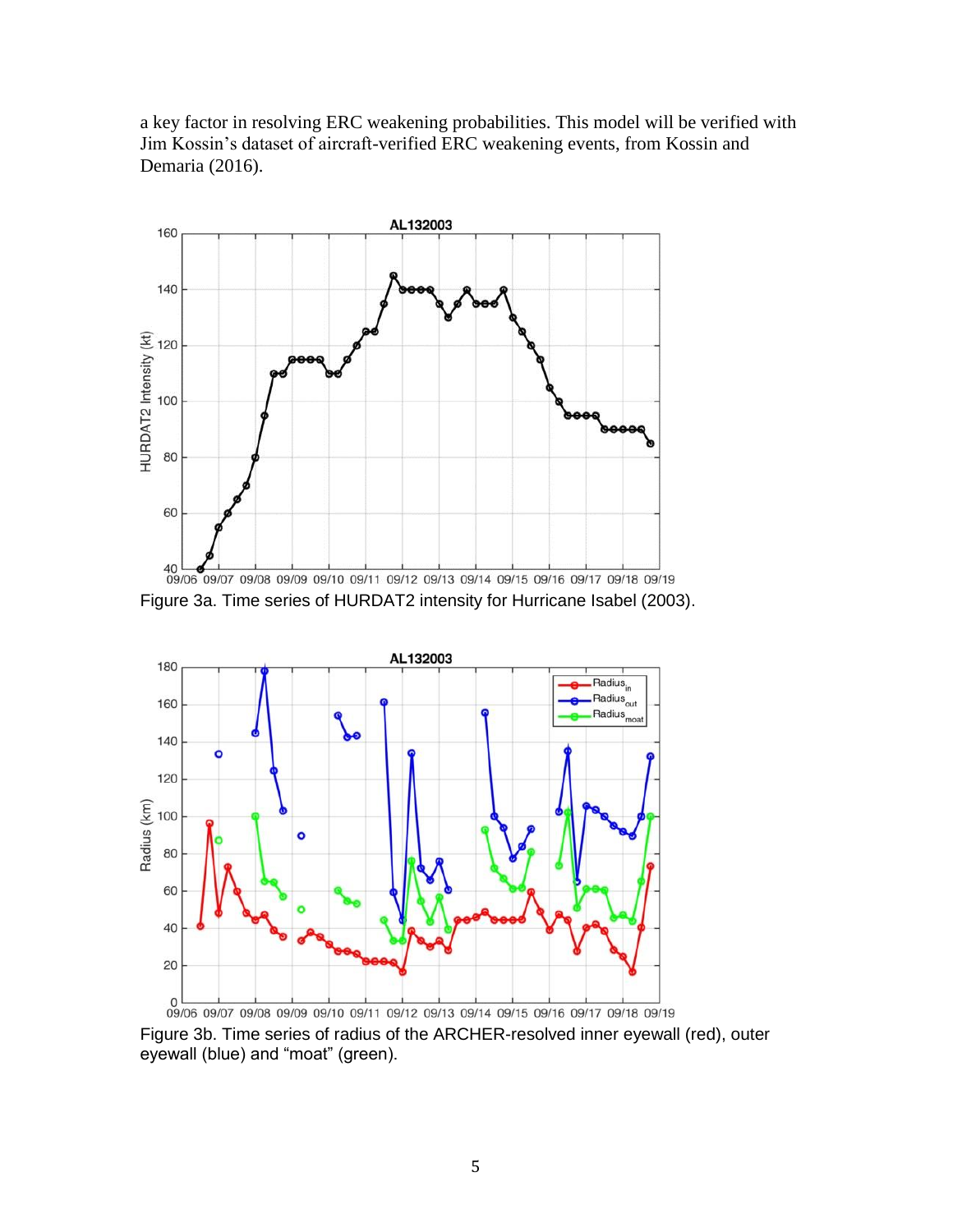

 $\frac{1}{109/06}$  09/06 09/07 09/08 09/09 09/10 09/11 09/12 09/13 09/14 09/15 09/16 09/17 09/18 09/19<br>Figure 3c. Time series of radius of the eyewall ARCHER ring score (red), outer eyewall score (blue) and "moat" score (green).

During the next reporting period, the project plan is to observe the performance of our online tools, incorporate feedback from our colleagues at the NHC, and incorporate improvements where appropriate. We will also finish the previous goal of cal/val for the ERC Probability product.

## 2. PRODUCTS

As described in Section 1, we have developed the following deliverables/products during this reporting period:

- a. The ARCHER-ERC real-time graphical guidance webpage. The main page is at [http://tropic.ssec.wisc.edu/real-time/archerOnline/web/index\\_erc.shtml](http://tropic.ssec.wisc.edu/real-time/archerOnline/web/index_erc.shtml)
- b. The ARCHER-ERC Product Description page, at <https://groups.ssec.wisc.edu/groups/archer/archer-erc-introduction>
- c. The ERC-Probability model algorithm, which is in progress

#### 3. PARTICIPANTS & OTHER COLLABORATING ORGANIZATIONS

As this is a fairly small project, we have kept the activity limited to the three original participants – Anthony Wimmers, Derrick Herndon and Jim Kossin. We have provided regular updates to our colleagues at the NHC.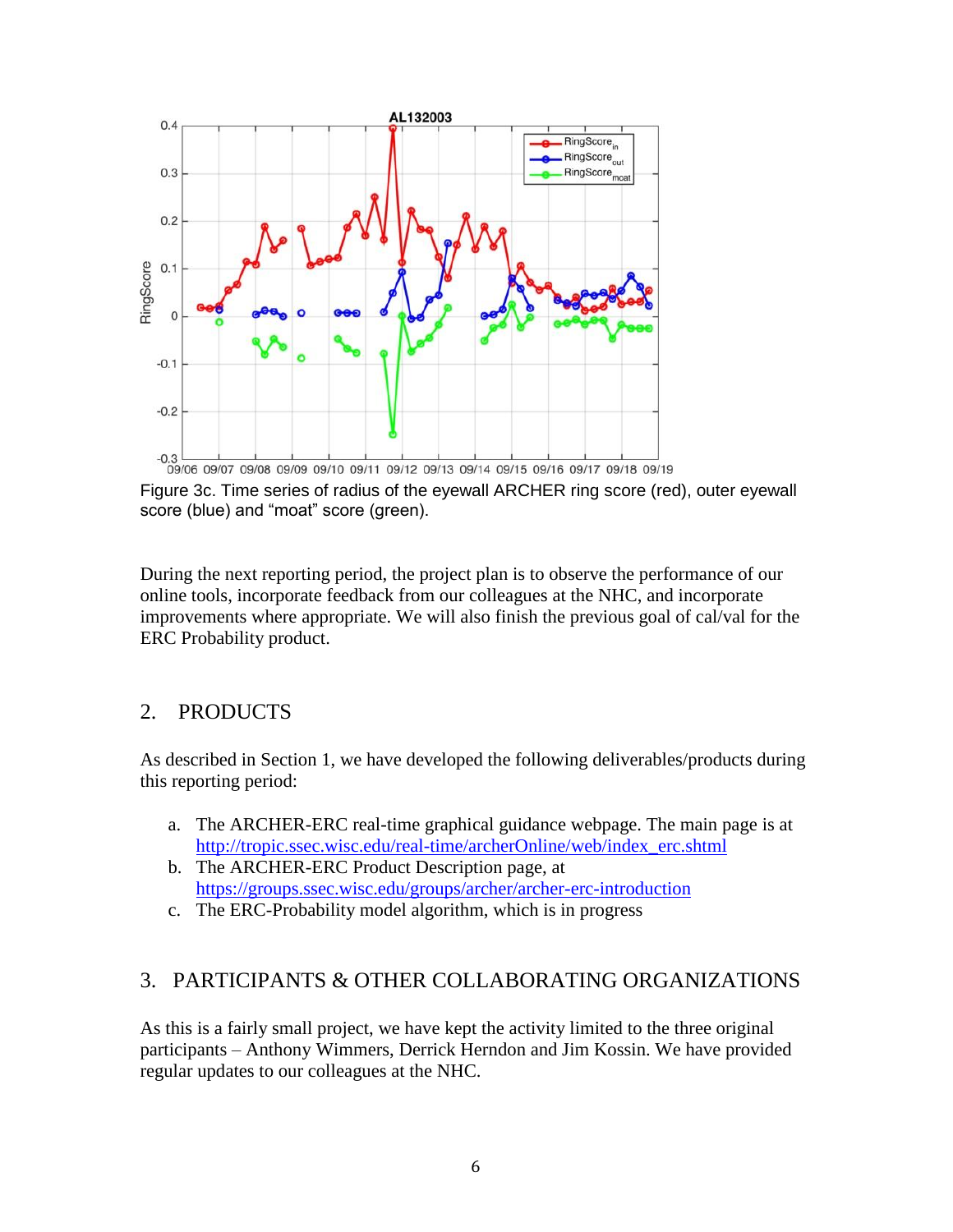#### 4. IMPACT

The expected impact of this project is to improve the forecasting accuracy for intense hurricanes in one of the current areas of need for the NHC: understanding and predicting eyewall replacement cycles. We attempt to do this using an automated analysis of eyewall (and developing eyewall) sizes and trends from 85-92 GHz microwave imagery. The information is organized into real-time online graphics and we will soon have an associated probabilistic model. These new tools under development will offer a more rigorous analysis of a phenomenon that requires greater understanding and analysis to provide adequate warning during weather-related emergencies.

## 5. CHANGES/PROBLEMS

No changes to the original project design are currently necessary. The work for Milestone 5 is proceeding a little more slowly than planned, but it is still progressing as expected.

#### 6. SPECIAL REPORTING REQUIREMENTS

Here we address the three special reporting requirements that apply to this JHT project. If other special requirements also need to be addressed, please let us know.

- a. Project Readiness Level: The online tools (Milestones 2 and 3) can be considered "RL 7: Prototype system." (This is 7 of 8). These tools are currently working in an operational environment in a demonstration phase and user documentation is online and ready for feedback. The ERC-Probability model is at the stage of "RL 2: Applied Research." After cal/val, we will continue to bring this model to real-time mode toward a Readiness Level 7.
- b. Transition to Operations Activities: In preparation for transition to operations, we are testing the final products in real time and continue to explore options for recoding the full ARCHER system into a format that is compatible with the NHC system.
- c. Testbed Approval: The decision to transition to operations will occur after the close of the project, in late 2017.